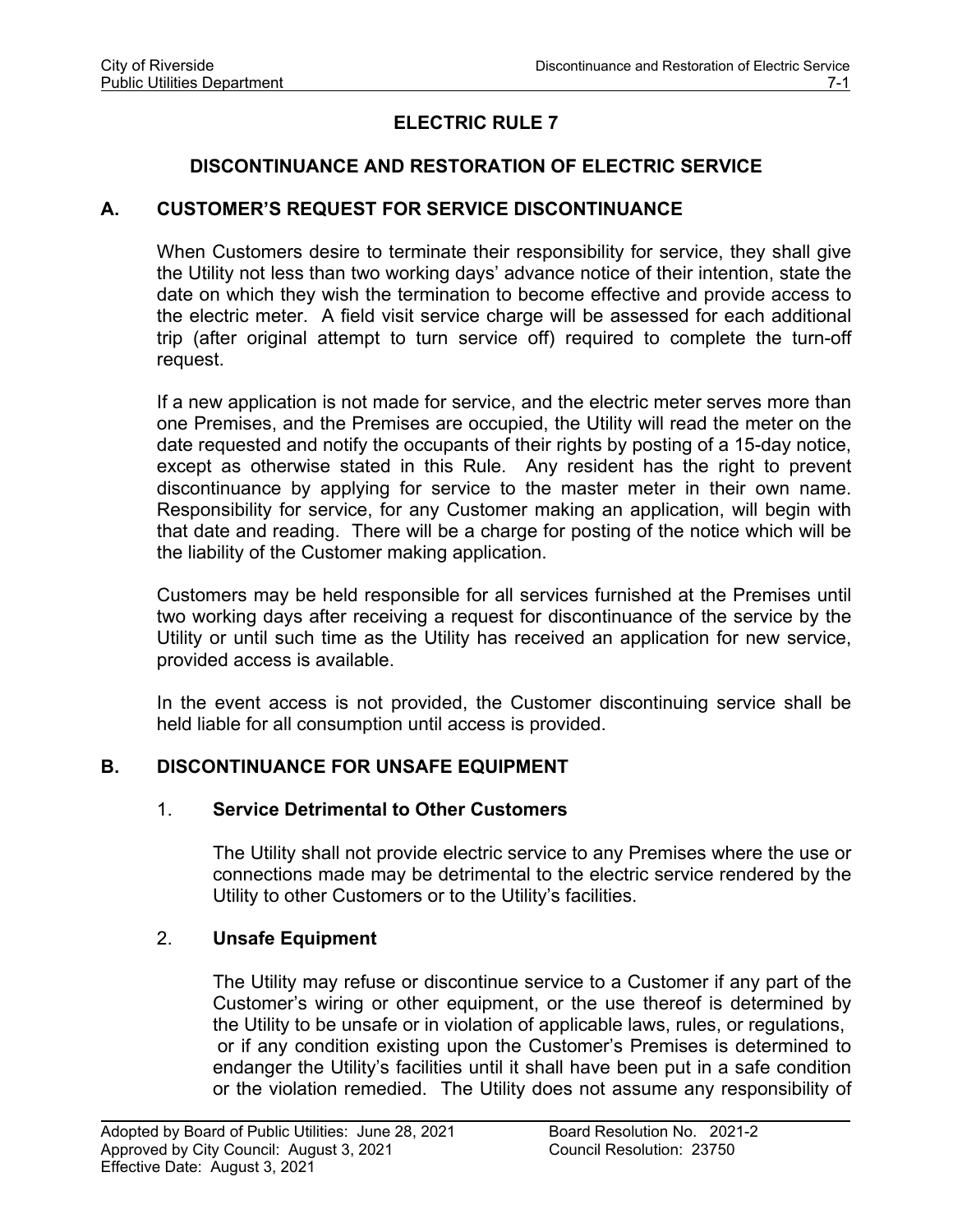inspecting or repairing the Customer's wiring or other equipment and assumes no liability.

### **C. DISCONTINUANCE FOR USE OF ELECTRICITY WITHOUT APPICATION**

When a new occupant who has not applied for electrical service takes possession of Premises and finds the electric service turned on, the occupant shall notify the Utility of such findings within 1 working day.

In the event the occupant turns on the electric service, or fails to notify the Utility of finding the electric service turned on within 1 working day of occupancy, the occupant will be billed for consumption back to their move in date and owner shall be billed for any unresolved usage. If the Premises are unoccupied, or the Utility has not been notified of a new tenant by the owner, property manager, occupant or other representative of the owner, and electric service is in use, the owner of the property shall be held responsible for payment of the bill. It is the responsibility of the owner to verify that the utility service has been transferred into the name of the new occupant and to settle disputes of responsibility between the occupant and the owner.

In the event that the occupant is charged for usage where the amount charged will be determined by the Utility, the amount billed will be based upon either the meter reading or on the basis of the estimated consumption for the length of time service was received by the occupant without proper application.

When the Utility finds the electricity is being used without proper application, the Utility may terminate the service without further notice. Any amount due in excess of the amount billed to the occupant shall be billed to the owner.

Only authorized Utility personnel are permitted to turn the service on at the meter. If the occupant restores electric service, a self-restoral service fee may be imposed.

# **D. DISCONTINUANCE FOR NONPAYMENT OF BILLS**

### 1. **Past Due (Delinquent) Bills:**

Bills will be considered past due (delinquent) if not paid within 19 days after the date of mailing. *Reference PUC 10010.1(a)*

# *2.* **Discontinuance of Service Notice:**

When a bill for electric service has become past due and a discontinuance of service notice has been issued, service may be discontinued if the bill is not paid within the time required by such notice. A Customer deposit to establish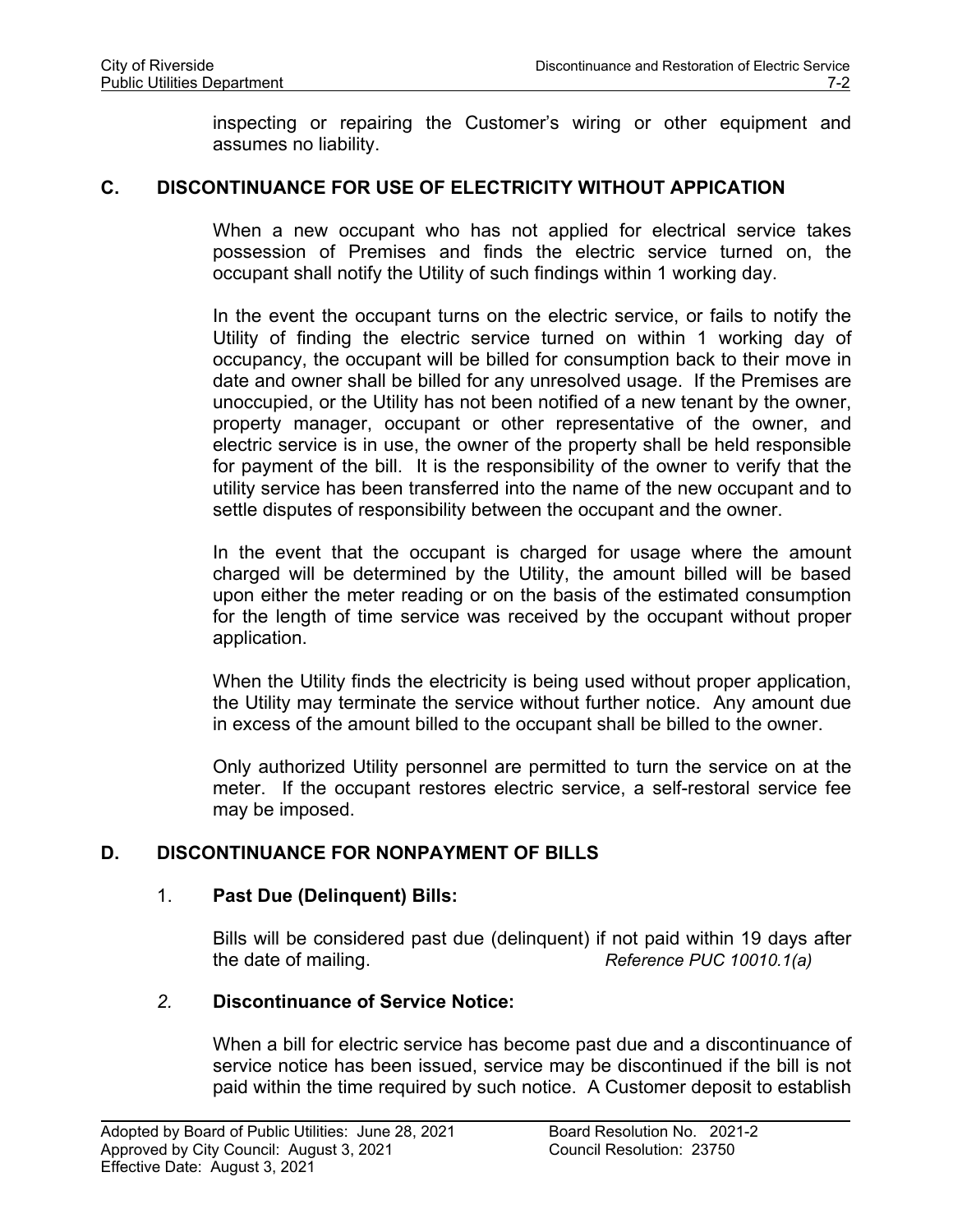### credit will not be used as payment to avoid discontinuance of service. *Reference PUC 10010.1(a)*

If a bill is past due as set forth in Section 1 above, a Customer's service may be discontinued for nonpayment of a bill provided the Utility first gives a discontinuance of service notice to the Customer at least ten (10) working days prior to the proposed discontinuance. Such ten-day period shall not commence until five (5) working days after the mailing of the notice. However, in no case shall residential service be discontinued for nonpayment until payment has been delinquent for at least sixty (60) calendar days. No less than seven (7) working days before discontinuation of residential service for nonpayment, the Utility shall contact the Customer named on the account by telephone or provide written notice. If the Utility is unable to contact the Customer by mail or telephone, the Utility will provide a notice of imminent discontinuation of service for nonpayment. There shall be a charge for posting this notice of termination at the Premise. Notwithstanding the foregoing, residential Customers who are delinquent under the terms of an amortization agreement shall be subject to disconnection procedures required by State law.

Reference PUC 10010.1(a), HSC 116908 (a)(1)

Any residential Customer who has initiated a complaint or requested an investigation within 5 working days of receiving a contested bill shall not have service discontinued for nonpayment during the pendency of an investigation. Customer may be required to pay an estimated bill per Rule No. 21. *Reference PUC 10010.(c)*

## 3. **Discontinuance of Residential Service Dangerous to the Health of Customer:**

The Utility will not terminate residential service for non-payment upon certification by a primary care provider that said termination will be life threatening and the Customer is financially unable to pay for service within the normal payment period and is willing to enter into an amortization agreement with the Utility for the delinquent amount due.

*Reference PUC 10010.(3), HSC 116910 (a)*

# 4. **Inability to Pay Residential Utility Bill:**

Any residential Customer who has, within 13 days of mailing of the Urgent Notice, made a request for an extension of the payment period of a bill asserted to be beyond the means of the Customer to pay in full during the normal period for payment, shall be given an opportunity for review of the request by a review manager of the Utility. The review shall include consideration of whether the Customer shall be permitted to amortize the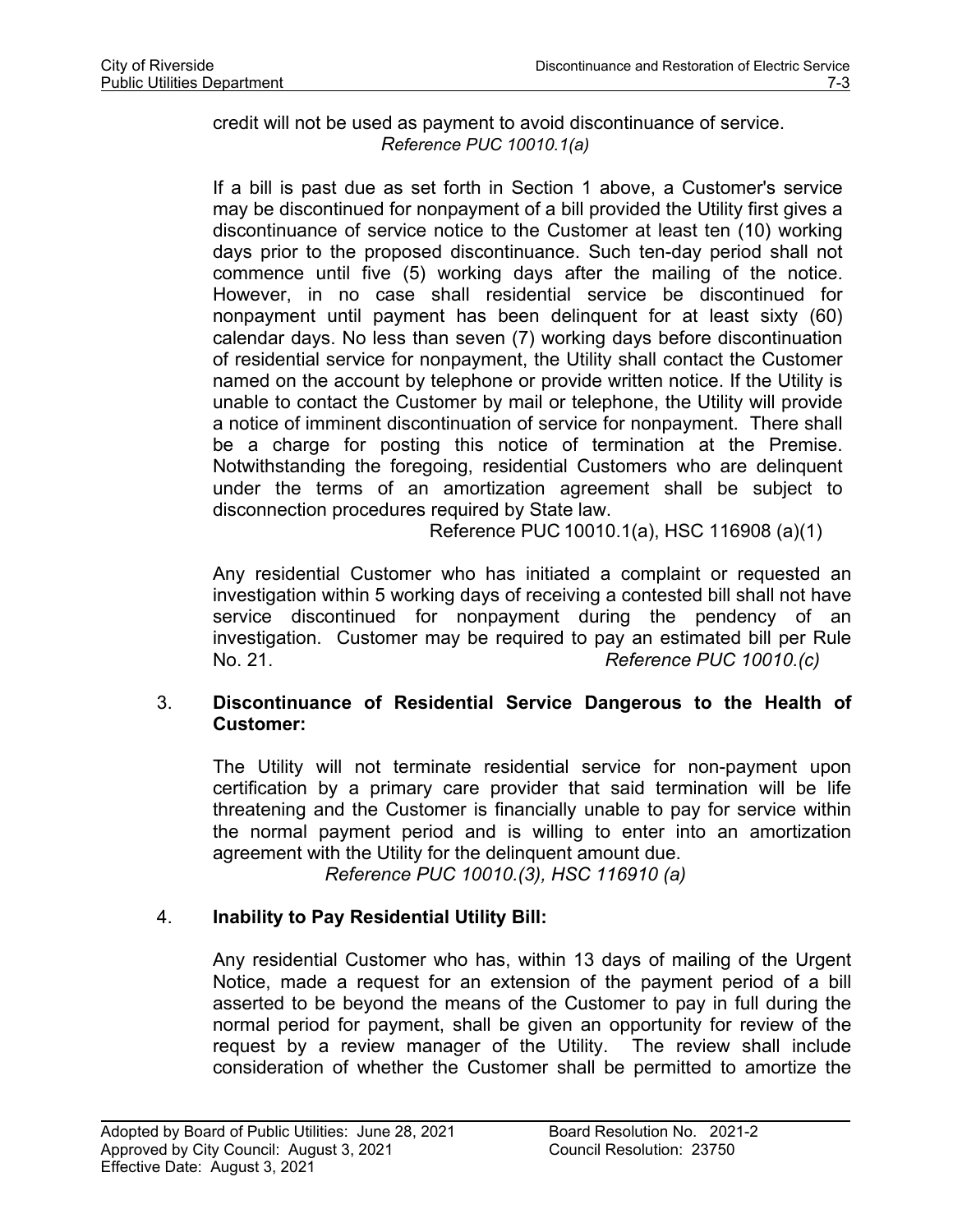unpaid balance of the account over a reasonable period of time, not to exceed 12 months. *Reference PUC 10010 (c), HSC 116910(a)*

A Customer shall not have utility services discontinued for nonpayment if they are complying with an amortization agreement entered into with the Utility, provided the Customer also keeps current their account for utility services as charges accrue in each subsequent billing period.

*Reference PUC 10010.(c)*

However, service may be terminated to any Customer who does not comply with an installment payment agreement or keep current the account for utility services as charges accrue in each subsequent billing period.

*Reference PUC 10010.(c), HSC 116910(b)*

The Utility shall make available to Customers, upon request, information regarding agencies and/or organizations that may provide financial assistance. *Reference PUC 10010.1(d)*

If a residential Customer fails to comply with an amortization agreement, the Utility shall not terminate service without giving notice to the Customer at least five (5) working days prior to termination of the conditions the Customer is required to meet to avoid termination, but, such notice shall not entitle the Customer to further investigation by the Utility.

*Reference PUC 10010.1(e), HSC 116910 (b)(3)*

### 5. **Discontinuance for Unpaid Utility Bill at a Previous Address**

A Customer's service may be discontinued for nonpayment of a bill for service previously rendered them at any location served by the Utility provided such bill is not paid within 13 days after presentation of an Urgent Notice. *Reference PUC 10010.1(a)*

In no case will residential service be discontinued because of nonpayment of bills for non-residential service.

### 6. **Discontinuance of Service when Trying to Avoid Payment of Utility Bill**

The Utility may discontinue or deny service for nonpayment of a bill where the Utility determines that the same person or persons continue to occupy the service address. However, the Utility will not deny service to the renters of Premises whose owners or prior unrelated tenants have delinquent unpaid bills.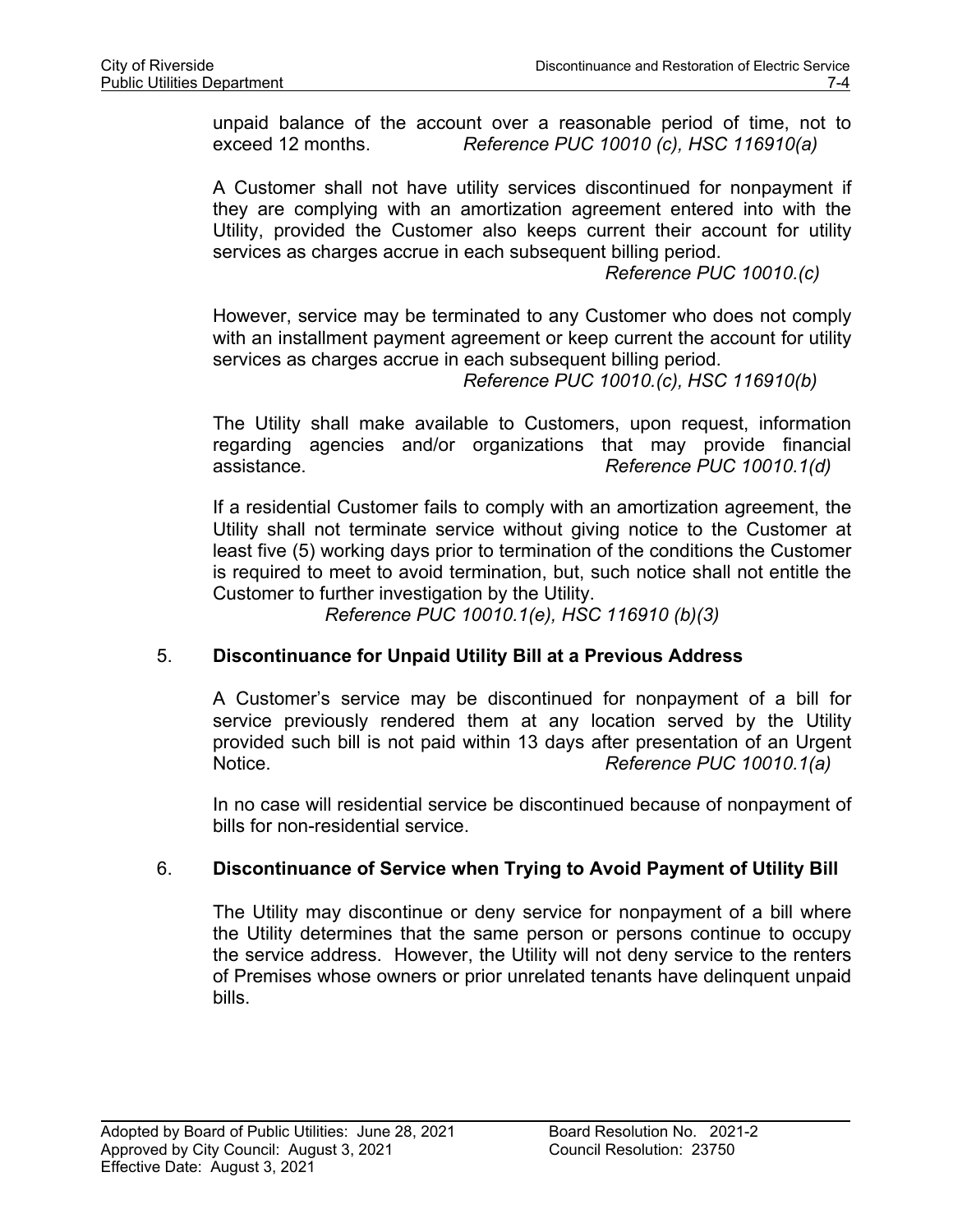### 7. **Discontinuance of Service due to Fraud**

The Utility may refuse or discontinue service if the acts of the Customer or the conditions upon the Customer's Premises are such as to indicate an intent to defraud the Utility.

### 8. **Discontinuance of Service at More Than One Location**

If a Customer is receiving service at more than one location, service at any or all locations may be discontinued if bills for service at any location are not paid within the time specified, except that a residential service account shall not be discontinued for failure to pay bills for non-residential service.

## 9. **Discontinuance of Service when Utility's Business Office is Closed**

Service will not be discontinued by reason of delinquency in payment for utility services on any Saturday, Sunday, legal holiday, or at any time during which the business offices of the Utility are not open to the public.

*Reference PUC 10011.*

## 10. **Discontinuance of Residential Service at Individually Metered Detached Single-Family Dwelling, Multiunit Residential Structure, Mobile Home Park, or Labor Camp**

This section applies if there is a landlord-tenant relationship between the residential occupants and the owner, manager, or operator of the dwelling. *Reference PUC 10009. (a)*

Where utility service is provided to individually metered residential occupants in a detached single-family dwelling, a multiunit residential structure, mobile home park or permanent residential structure in a labor camp, as defined in section 17008 of the Health and Safety Code, and the owner, manager, or operator of the dwelling, structure, or park is listed by the Utility as the Customer of record, the Utility shall make every good faith effort, when the account is in arrears, to inform the residential occupants by means of written notice that service will be discontinued.

*Reference PUC 10009.(b)*

(1) A 10-day notice of discontinuance shall inform the residential occupants of their right to become Customers, to whom the service will then be billed, without being required to pay any amount which may be due on the delinquent account. The notice shall be written in English, Spanish, Chinese, Tagalog, Vietnamese, and Korean, as specified in Section 1632 of the Civil Code.

*Reference PUC 10009.(b)*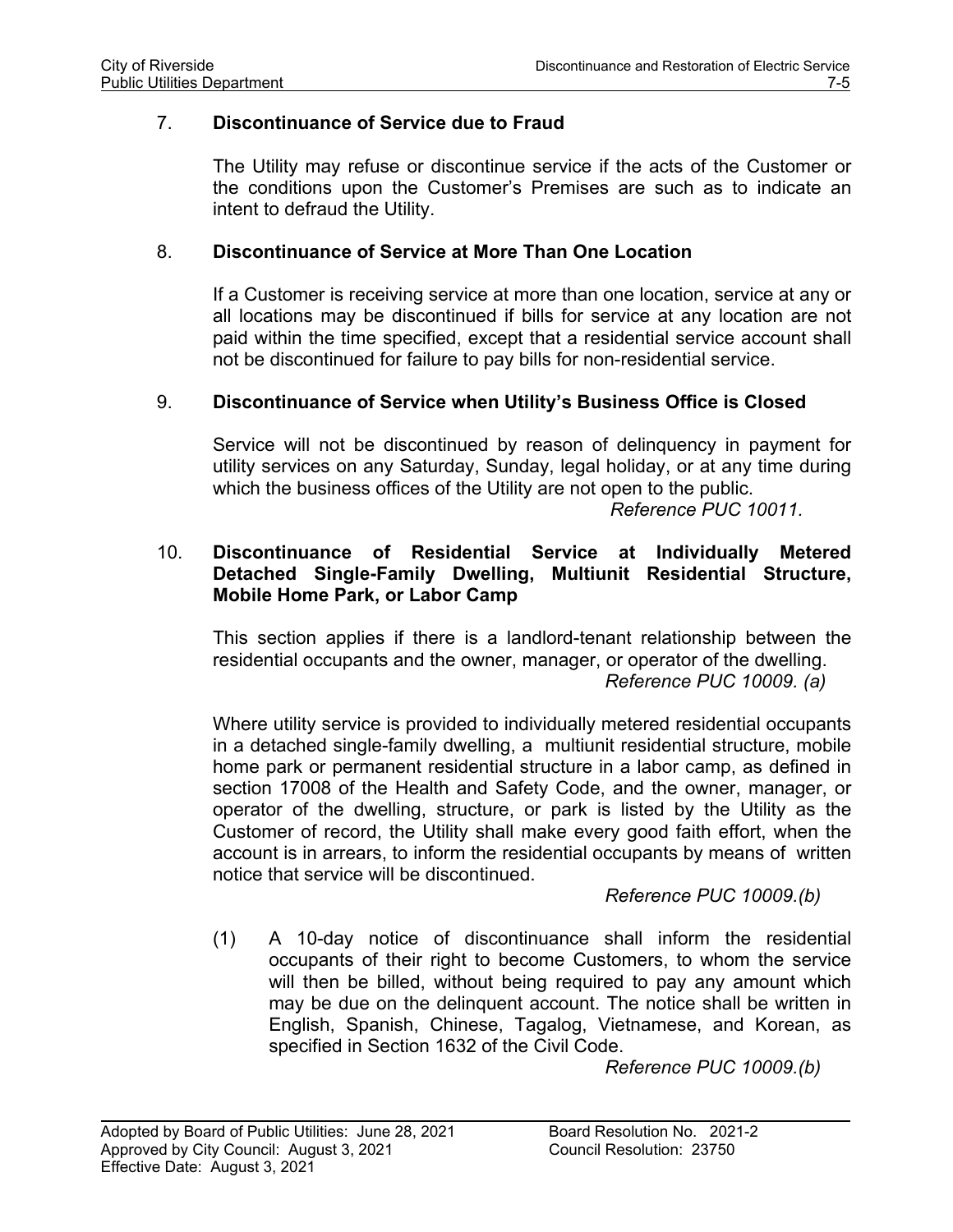- (2) The Utility is not required to make service available to the residential occupants unless each residential occupant agrees to the terms and conditions of service and meets the requirements of law and the Utility's Rules and Schedules. However, if one or more of the residential occupants are willing and able to assume responsibility for the subsequent charges to the account to the satisfaction of the Utility, or if there is a physical means, legally available to the Utility, of selectively terminating service to those residential occupants who have not met the requirements of the Utility's Rules and Schedules, the Utility shall make service available to the residential occupants who have met those requirements. Reference PUC 10009. (c)
- (3) The residential occupant must establish credit to the satisfaction of the Utility. However, where a residential occupant is establishing service under the provisions of this section and prior service for a period of time is a condition for establishing credit with the Utility, residence and proof of prompt payment of rent or other credit obligation acceptable to the Utility for that period of time is a satisfactory equivalent. *Reference PUC 10009.(d)*
- (4) Any residential occupant who becomes a Customer of the Utility pursuant to this section whose periodic payments, such as rental payments, include charges for residential electric service, where these charges are not separately stated, may deduct from the periodic payment each payment period all reasonable charges paid to the Utility for electric service during the preceding payment period. *Reference PUC 10009.(e)*

There will be a trip charge for posting of the field notification.

# 11. **Discontinuance of Service at a Master Metered Multiunit Residential Structure, Mobile Home Park, or Labor Camp.**

For discontinuance of service to residential occupants in a multiunit residential structure, mobile home park, or labor camp, as defined in section 17008 of the Health and Safety Code, who are master metered by the Utility, and the owner, manager, or operator of the structure or park is listed by the Utility as the Customer of record, the Utility shall make every good faith effort to inform the residential occupants, when the account is in arrears, by means of written notice, that service will be discontinued.

*Reference PUC 10009.1(a)*

(1) A written 15-day notice of discontinuance shall be posted on the door of each residential unit prior to discontinuance; except that, if it is not reasonable or practicable to post the notice on the door of each residential unit, the Utility shall post two copies of the notice in each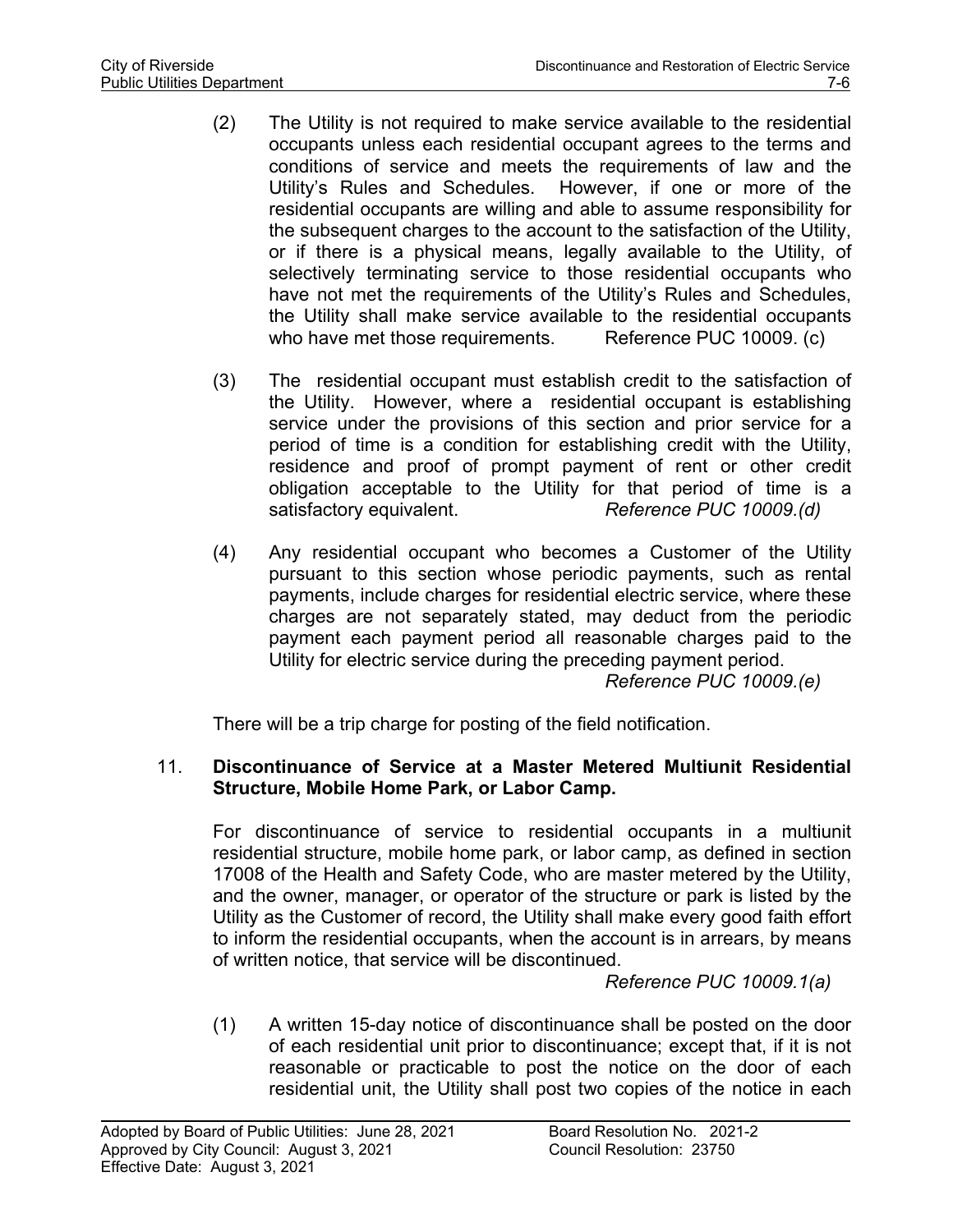accessible common area and at each point of access to the structure or structures. The notice shall be written in English, Spanish, Chinese, Tagalog, Vietnamese, and Korean as specified in Section 1632 of the Civil Code. *Reference PUC 10009.1(a)*

The notice will specify:

- a. The date on which service will be discontinued.
- b. That the residential occupants have the right to become Customers, to whom the service will then be billed, without being required to pay any amount which may be due on the delinquent account.
- c. What the residential occupants are required to do in order to prevent the termination of service or to reestablish service.
- d. The estimated monthly cost of service.
- e. The title, address, and telephone number of a representative of the Utility who can assist the residential occupants in continuing service.
- f. The address and telephone number of a legal services project as defined in Section 6213 of the Business and Professions Code, which has been recommended by the local county bar association. *Reference PUC 10009.1(a)*
- 2. The Utility is not required to make service available to the residential occupants unless each residential occupant or a "representative of the residential occupants" agrees to the terms and conditions of service and meets the requirements of law and the Utilities Rules and Schedules. However, if one or more of the residential occupants or the representative of the residential occupants are willing and able to assume responsibility for subsequent charges to the account to the satisfaction of the Utility, or if there is a physical means, legally available to the Utility, of selectively terminating service to those residential occupants who have not met the requirements of the Utility's Rules and Schedules or for whom the representative of the residential occupants is not responsible, the Utility shall make service available to those residential occupants who have met those requirements or on whose behalf those requirements have been met. As used herein, "representative of the residential occupants" does not include a tenants' association. *Reference PUC 10009.1(b)*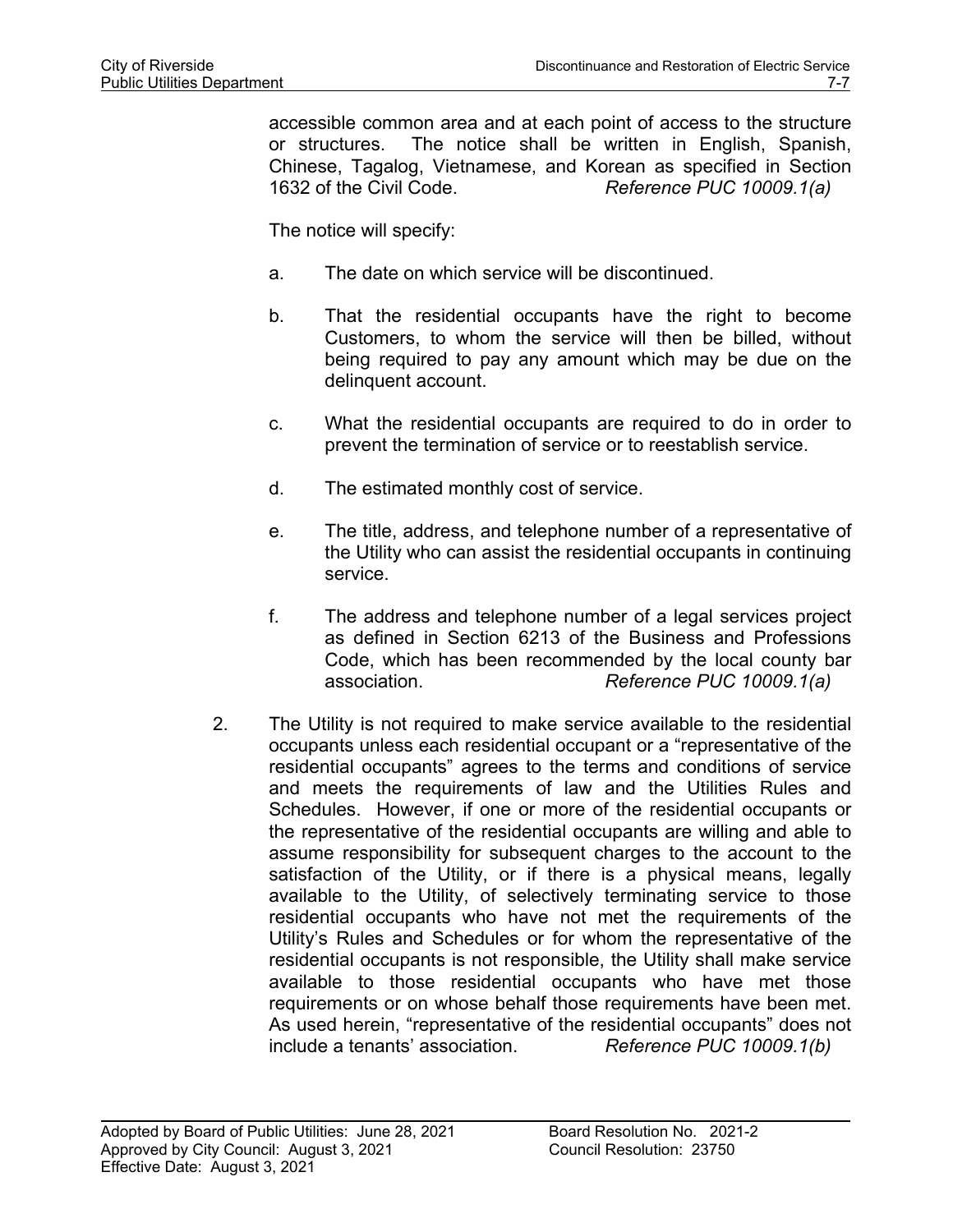- (3) Credit must be established to the satisfaction of the Utility. Where prior service for a period of time or other demonstration of credit worthiness is a condition for establishing credit with the Utility, residence and proof of prompt payment of rent or other obligation during that period of time acceptable to the Utility is a satisfactory equivalent. *Reference PUC 10009.1(c)*
- (4) Any residential occupant who becomes a Customer of the Utility pursuant to this section whose periodic payments, such as rental payments, includes charges for residential electric service, where these charges are not separately stated, may deduct from the periodic payment each payment period all reasonable charges paid to the Utility for electric service during the preceding payment period.

Reference PUC 10009.1(d)

- (5) Where the Utility furnished service under a Residential rate schedule to a multiunit residential structure, mobile home park or labor camp, through a master meter, the Utility may not discontinue service in any of the following situations:
	- a. During the pendency of an investigation by the Utility of a Customer dispute or complaint. *Reference PUC 10009.1(e)*
	- b. When the Customer has been granted an extension of the period for payment of a bill. *Reference PUC 10009.1(e)*
	- c. For an indebtedness owed by the Customer to any other public agency or when the obligation represented by the delinquent account or other indebtedness was incurred with any public<br>agency other than the Utility. Reference PUC 10009.1(e) agency other than the Utility.
	- d. When a delinquent account relates to another property owned, managed, or operated by the Customer.

*Reference PUC 10009.1(e)*

e. When a public health or building officer certifies that disconnection would result in a significant threat to the health or safety of the residential occupants or the public. *Reference PUC 10009.1(e)*

There will be a trip charge for posting of the field notification.

# **12. State law pertaining to Discontinuance of Service**

Should there be a conflict between this Rule No. 7 and State law, as amended from time to time, State law shall govern, except to the extent that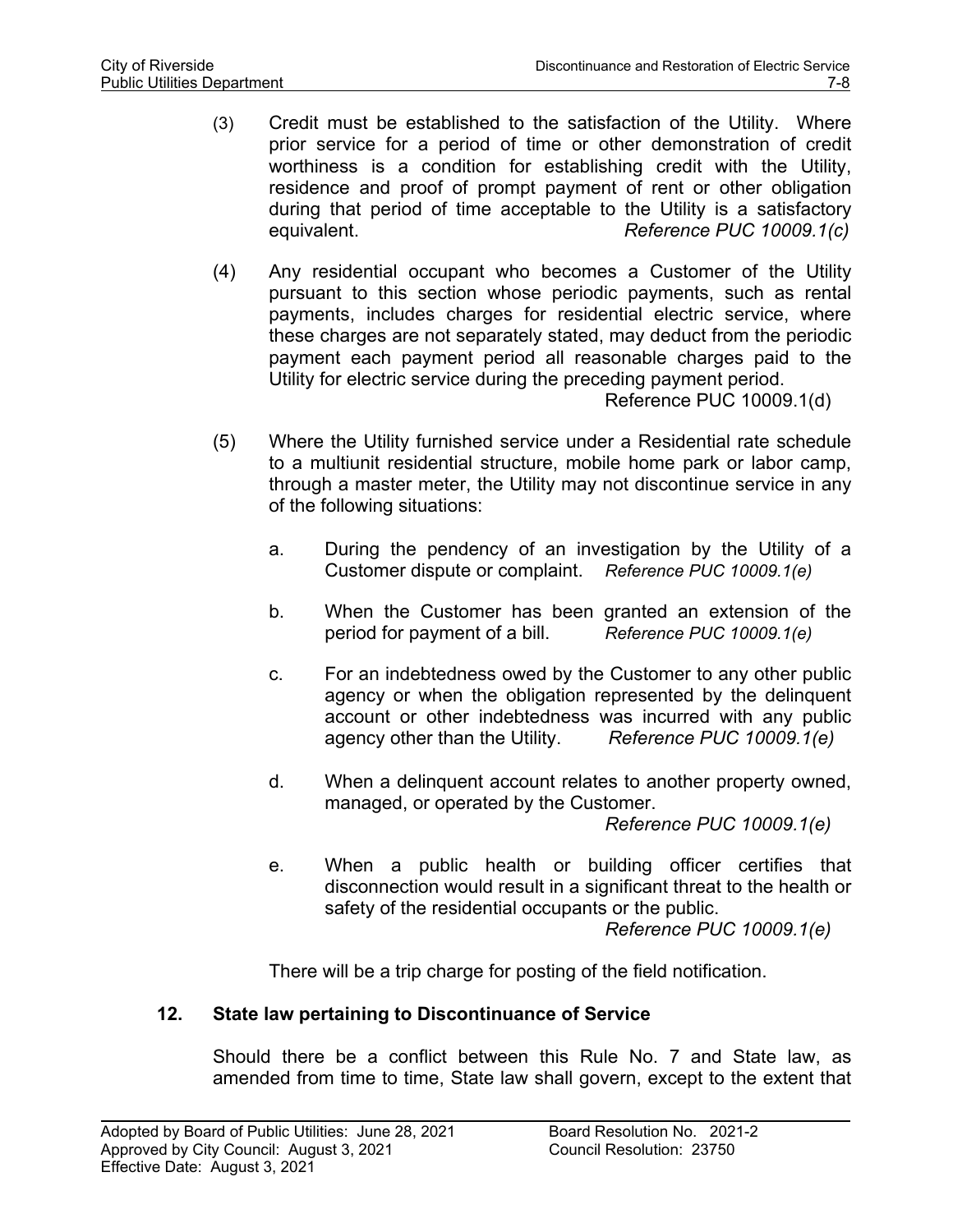the provisions of this Rule are more favorable for the Customer or a residential occupant.

### **E. RESTORATION OF SERVICE**

### **1. Amount due to Restore Service**

All past due bills at the time of reconnect, applicable service charges, and deposits shall be paid by Customer prior to restoration of service. In addition, the City and/or Utility may require inspection of electrical facilities prior to reconnect at the Customer's expense. After hours for fee assessment purposes are hours outside the following windows: 8AM to 4PM Monday through Friday and 9AM to 1PM Saturdays and legal holidays.

### **2. Fund Verification Fee**

If it is necessary to verify funds prior to reconnect, an additional fund verification fee may be assessed. If funds can not be verified, the Utility may require secured funds prior to reconnect.

## **3. Re-establishment of Service Deposit**

If service is terminated, or if a notice of discontinuance has been given, the Utility will require the Customer to pay a deposit or an additional deposit equal to an estimated average three month bill.

### **4. Reconnect Service Charge**

All charges are cumulative and each trip to the Premises will incur additional charges. In order to restore service discontinued under the provisions above, there shall be a charge for the expense of turning the service on.

### **5. Self-Restoral Service Charge**

In the event anyone has turned on the electric service after it has been turned off for any of the above reasons, there shall be a charge in addition to other amounts due from the Customer before service is restored.

### **6. Administrative Fee**

If energy diversion occurs, an additional service charge will be assessed, as prescribed in Rule No. 19, ENERGY DIVERSION.